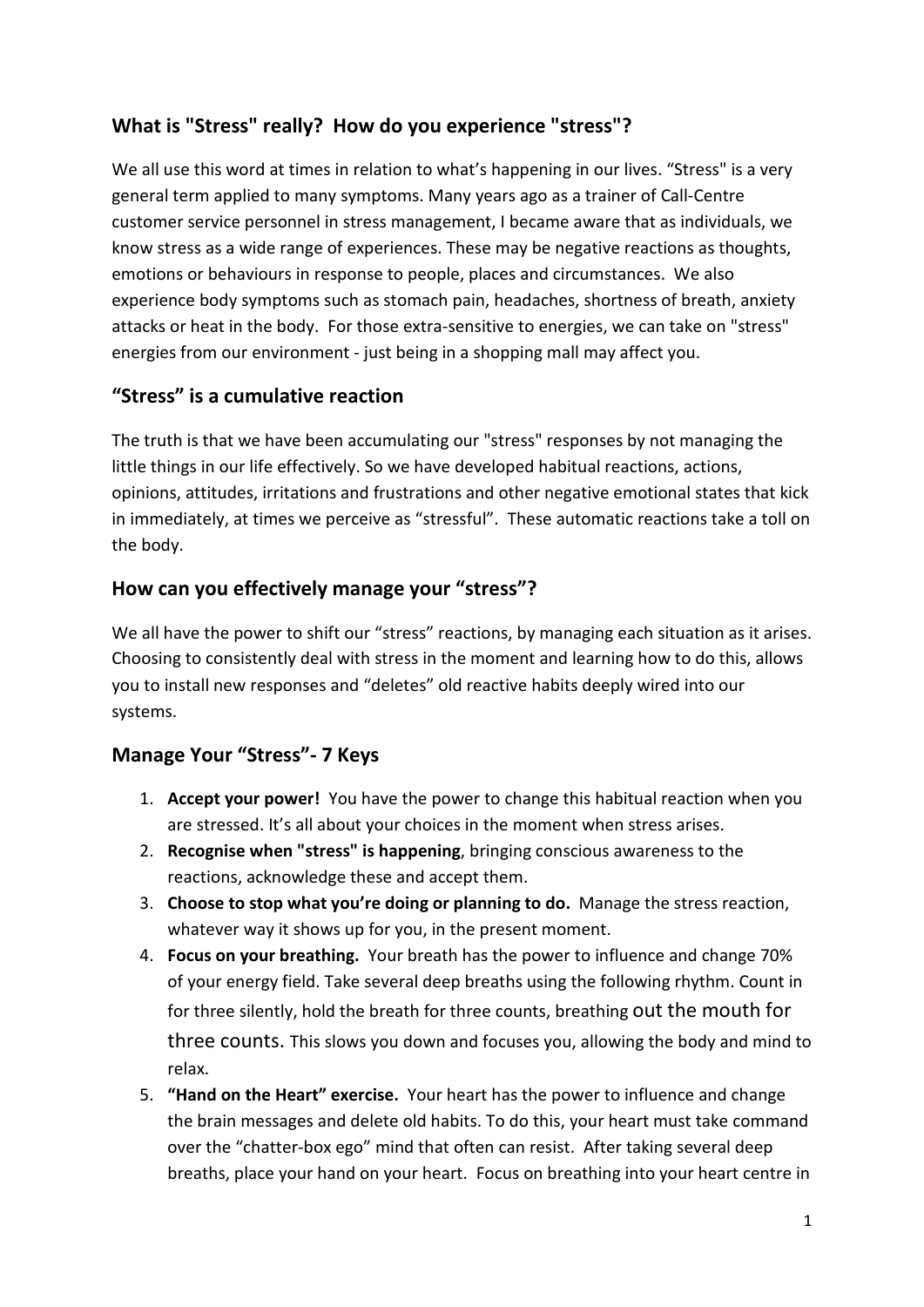the middle of your chest. Place your other hand on your Hara, the area beneath the belly button, activating the centre of your will power.

- 6. **Expand your heart energy** by imaging a person you love and placing their image in your heart. Feel their appreciation and love for you as you offer your love and appreciation to them. OR You may prefer to imagine being in a place in nature where you feel safe, relaxed, peaceful and supported. Allow all your senses to become alive. Feel and sense the sounds, sights, textures around you...feel a deep relaxation and appreciation for this place of safety and comfort. Rest peacefully here allowing a sense of calm and stillness.
- 7. **Practise this often** whenever the "stress" reaction activates. As you make this a daily regular practise, stopping and re-balancing in this way, there is a cumulative beneficial effect over time.

# **An Easy Solution - listen to this FREE AUDIO MP3 "Stress Release" to rebalance. Find peace and calm in JUST 11 minutes.**

I've made it easy for you to practise by recording a short 11 minute audio mp3 that you can download and carry with you on any portal device, such as an iPod. When a "stress" reaction arises, Stop! Breathe deeply! Take time-out and press the PLAY button to listen and be guided to re-balance. **FREE AUDIO at** http://www.soulpower.net.au/free-gifts.php

### **More important reasons to continue this powerful practise**

As I've worked with clients to use this simple practise daily when needed, I've observed profound shifts over a short space of time. In just 4 weeks a recent client was able take charge of her deep anxiety attacks and indeed minimise their occurrence.

### **The Power of Your Heart**

The heart is the most powerful intelligence in your body. When you access the power of your heart, you bring the brain and heart back into balance creating harmony in the body. Repeat this practise over time and you create new responses in your nervous, immune and hormonal systems (including increasing levels of the so-called "love hormone" oxytocin.)

In the 11 minute "Stress Release" audio, I use the focus on the breath and "Hand on the Heart" process to bring the brain and the heart back into balance, installing new triggers to body systems that can change your habitual "stress" reactions.

#### **Scientific Evidence - The Many Benefits of Sustained Practise.**

New Scientific discoveries over the last 15 years have validated the life changing results and amazing benefits people are experiencing doing such practises (one good reference is the work of HeartmathLLC).